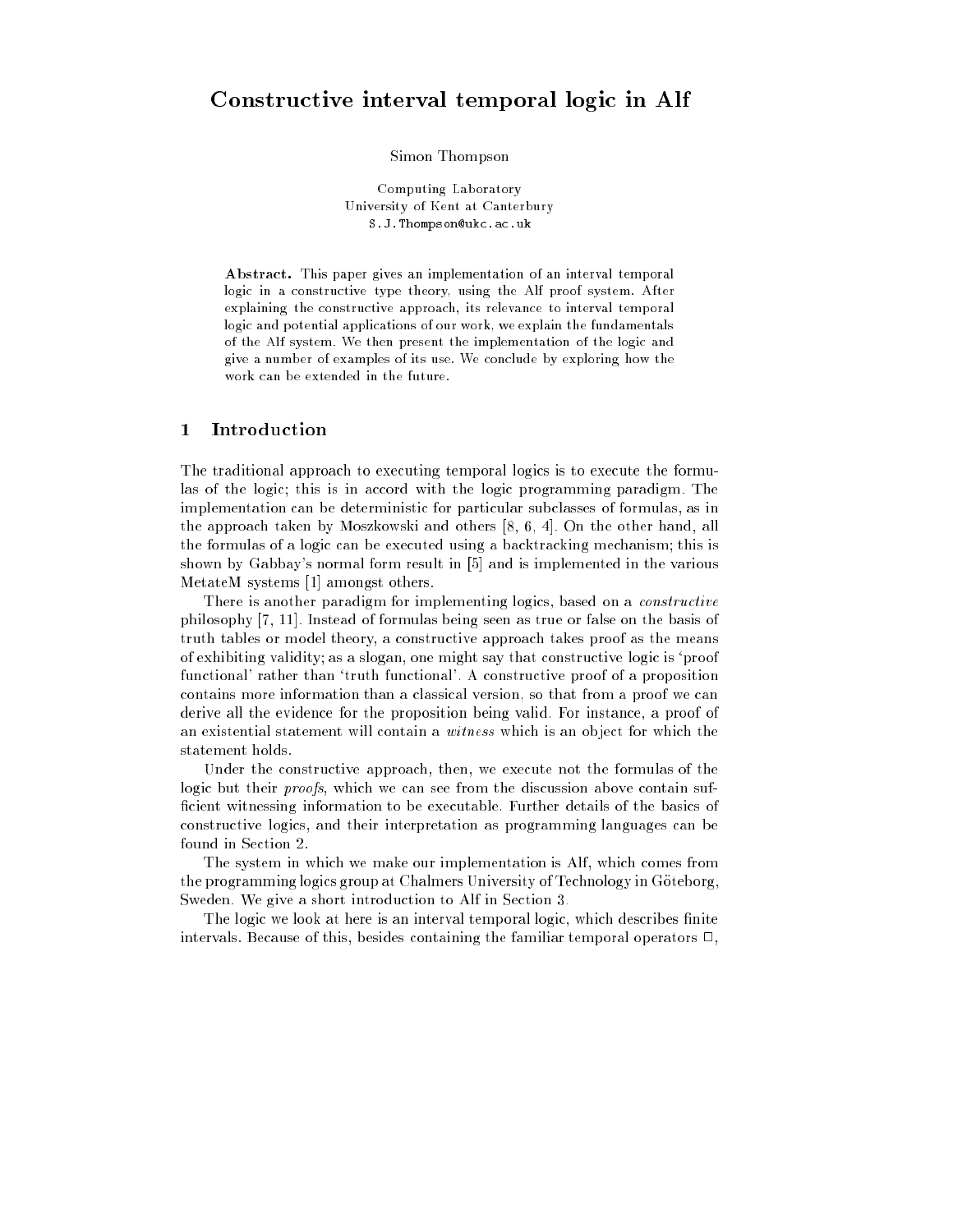$\Diamond$  and so on, interval temporal logics also contain predicates which can only apply to finite intervals, such as those which measure length or which compose two propositions in sequence (or `chop'). Introductions to the logic are to be found in [8, 4, 2] and we refer readers there for further details. One distinctive aspect of our logic is that it involves atomic actions which happen at the instants of an interval.

The approach we examine here can equally well be used to give a constructive account of an infinitary linear (or branching time) logic. Details of an implementation in the Coq system are to be found elsewhere [10].

We see three strengths of the work reported here.

- We provide a single system in which we can model both specifications and their implementations. Specications can be related by logical inference, and are shown to be consistent by exhibiting an implementation; inconsistent specifications will simply have no implementation.
- $-$  We maintain two levels of abstraction in our system. In specifications we can use operators such as  $\diamond$  and 'chop' which can be realised in many ways; we can think of them as non-deterministic. In our implementations or proofs we have determinism. For example, a constructive proof of a formula  $\Diamond P$  will show not only that P holds at some point in the future but also will state at precisely which point in the future  $P$  holds. This distinction is entirely appropriate to the modelling applications of interval temporal logics.
- ${\bf -}$  An implementation of a logic such as this forces an implementer to check the coherence of his or her definition of the logic. In our work here we see a distinction between the notions of interval and interval proposition which in an informal account may be elided. We also have to maintain a distinction between an action A, say, and the proposition that 'A happens (now)'. In our related work on linear-time temporal logics, [10], the issue of whether
	- the logic is anchored or not has to be addressed at an early stage in writing the implementation.

I am grateful to Erik Poll both for supplying an implementation of basic logic for modification and for making a number of useful comments on drafts of the paper. I would also like to thank Howard Bowman, Helen Cameron and Peter King for their collaboration in the *Mexitl* [2] work. It was this which stimulated the investigation reported here.

## 2 Constructive logic

What counts as a constructive proof of a formula? An informal explanation is given in Figure 1.

That this gives the logic a distinctive character should not be in question; while truth functionally one would accept  $A \vee \neg A$  for any A, it is by no means clear that for an arbitrary formula one can find either a proof of  $A$  or a proof that A is contradictory. On the other hand we can see that proofs are much more informative than in the classical case. A proof of a disjunction must be a proof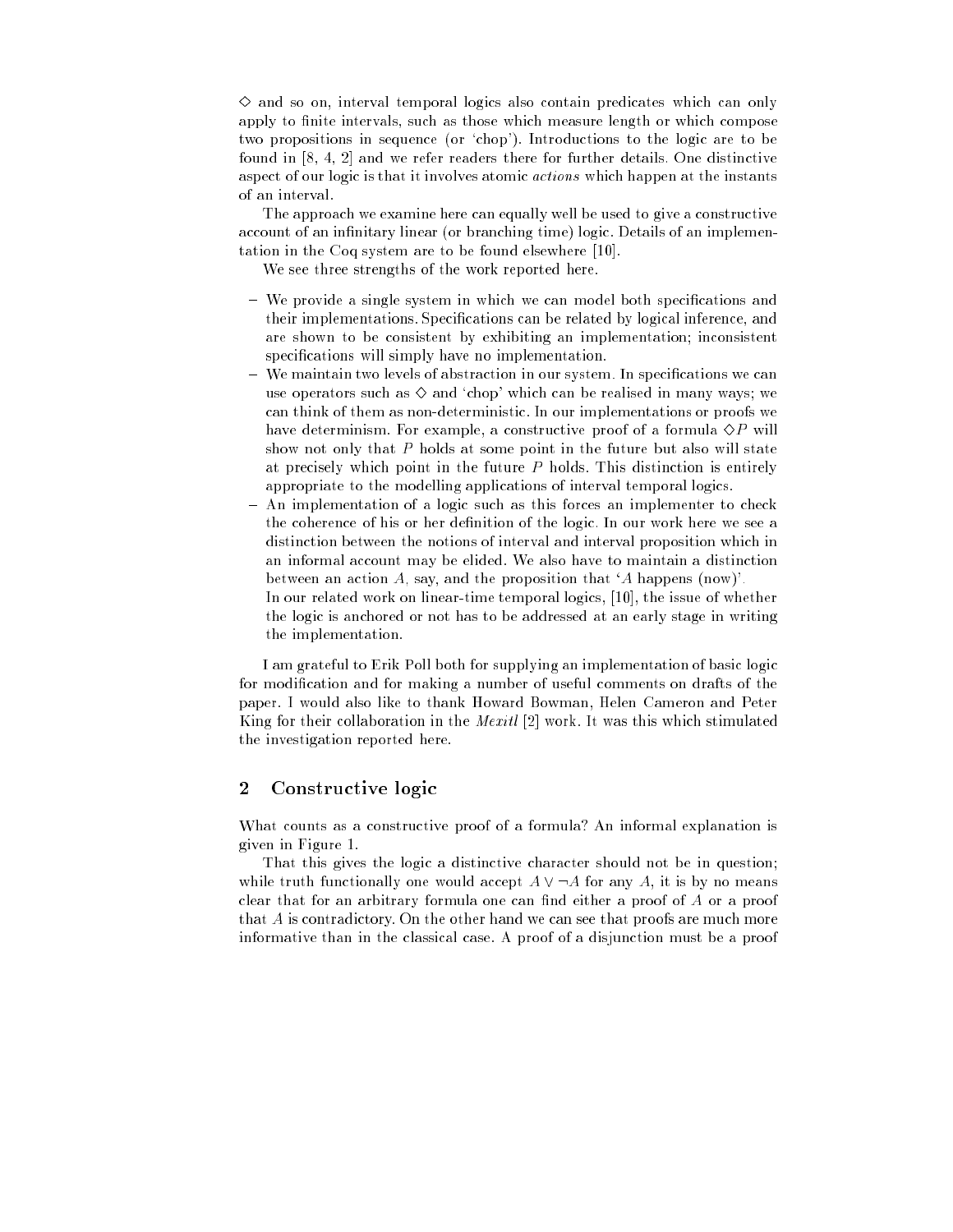- $A \wedge B$  A proof of  $A \wedge B$  consists of a proof of A and a proof of B.
- $A \vee B$  A proof of  $A \vee B$  consists either of a proof of A or of a proof of B.
- $A \rightarrow B$  A proof of  $A \rightarrow B$  is a method (or function) taking proofs of A into proofs of B.
- $(\exists x \in A)B(x)$  A proof of  $(\exists x \in A)B(x)$  consists of an element a of A together with a proof of  $B(a)$ .
- $(\forall x \in A) B(x)$  A proof of  $(\forall x \in A) B(x)$ , which we also write  $(x \in A) \rightarrow B$ , consists of a function taking x in A to a proof of  $B(x)$ .

Fig. 1. Proof in constructive logic

of one of the disjuncts, and a proof of an existential statement must provide a witness which is a point where the statement holds, together with a proof that it does indeed hold at that point.

How does a constructive implementation work? We take the formulas of a logic as specifications of behaviour; it is then the *proofs* of these formulas that are implemented. Underlying this is an important correspondence, attributed to Curry and Howard and illustrated in Figure 2, which identifies a constructive logic and a (functional) programming language.

| Constructive Logic                   |   | Programming Language                                         |
|--------------------------------------|---|--------------------------------------------------------------|
| Formula                              |   | Type                                                         |
| Proof                                |   | Value                                                        |
| Conjunction                          | Λ | Product or record type                                       |
| Disjunction                          | V | Sum or union type                                            |
| Implication                          |   | Function space                                               |
| Existential quantification $\exists$ |   | 'Dependent' record type                                      |
|                                      |   | Universal quantification $\forall$ 'Dependent' function type |

Fig. 2. The Curry-Howard correspondence

Under the Curry-Howard correspondence the formulas of a logic are seen as the types of an expressive type system which includes not only record, union and function types but also dependent function types

$$
(x \in A) \to B
$$

in which  $B$  can depend upon  $x$ , so that the type of a function application can depend upon the value to which the function is applied. These types correspond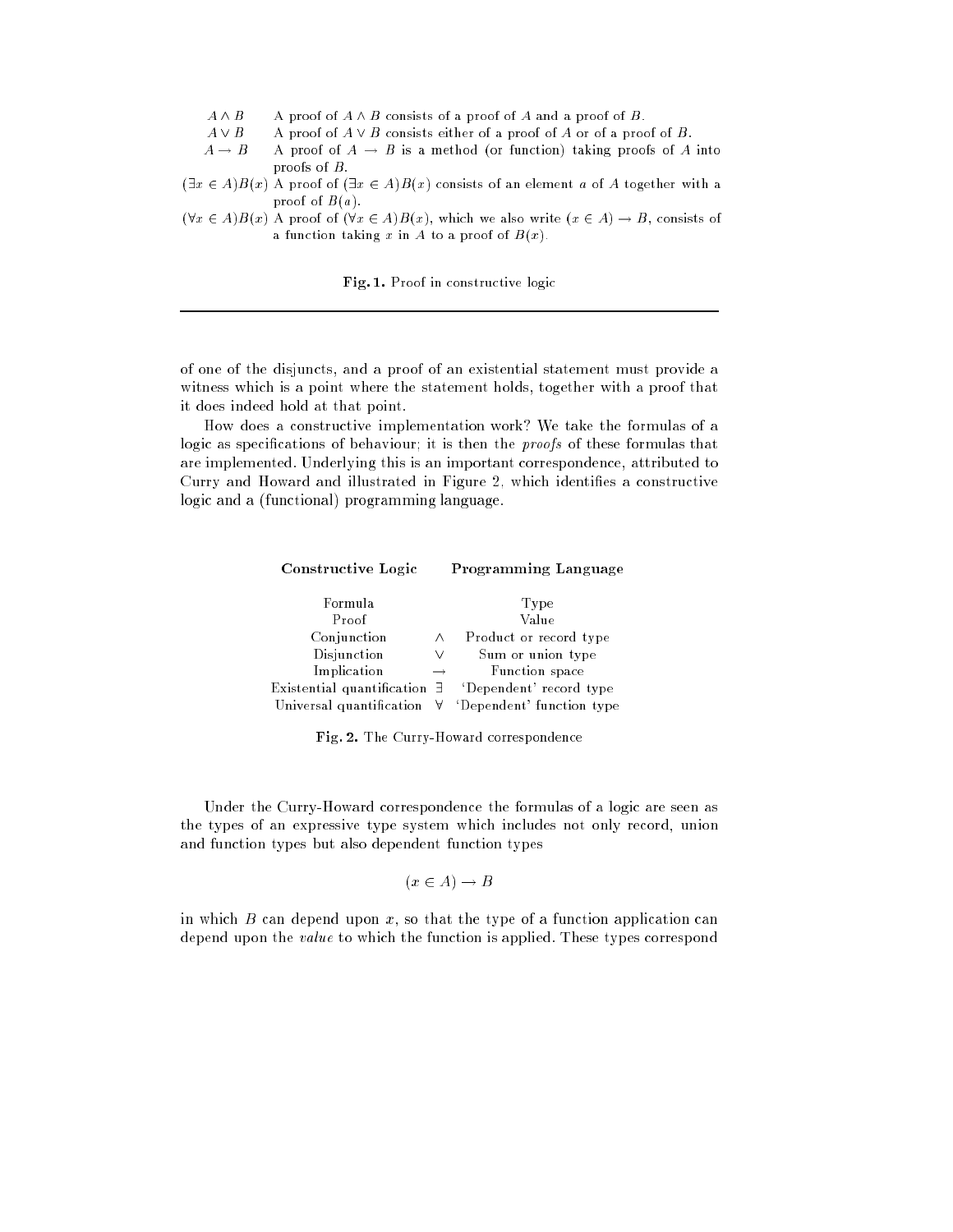to universally quantied formulas, while a dependent record type represents an existentially quantified statement  $-$  we shall see this in Section 3.1.

Given this explanation we can now see how our implementation is built. The formulas of our interval logic become the types of functions which implement the specications that the formulas embody.

#### 3 Introducing Alf

The logic used here is a standard formulation of a constructive logic in Alf. As we explained in Section 2 we can view Alf as a functional programming language with a strong type system. It is for this reason that we chose to use Alf here rather than, say, Coq; in Coq the proof terms are implicit rather than explicit, and we wanted to emphasise these functions in our account.

We explain the basics of the system by means of a sequence of examples

#### 3.1 Basic constructive logic in Alf

Built into the system is the type

 $Set \in Type$ 

which is the type of sets or alternatively the type of propositions. Types are defined in Alf by inductive definitions, these are a strengthening of the algebraic data types of standard functional languages such as Haskell [9]. We first define a trivially true proposition True by giving it a single element, trivial. Constructors of types are given in boldface; here we see that trivial is a constant, that is a 0-ary constructor.

> $True \in Set$ = data ftrivial ( )g

Thinking set theoretically, True is a one element set. A False proposition is a proposition with no proof, or an empty type, which has no constructors:

$$
\begin{cases}\nFalse \in Set \\
= data \leq \gt
$$

The angled brackets here indicate that the type has no constructors, and so is indeed empty. Next, we have a definition of conjunction:

$$
\begin{bmatrix} And(P, Q \in Set) \in Set \\ = \text{data } \left\{ \text{conj} \begin{pmatrix} p \in P \\ q \in Q \end{pmatrix} \right\}
$$

This definition of a data type states that to construct an element of And  $P$   $Q$ it is necessary to use the single constructor conj. This requires two arguments to construct an element of the conjunction, namely elements  $p$  of  $P$  and  $q$  of  $Q$ .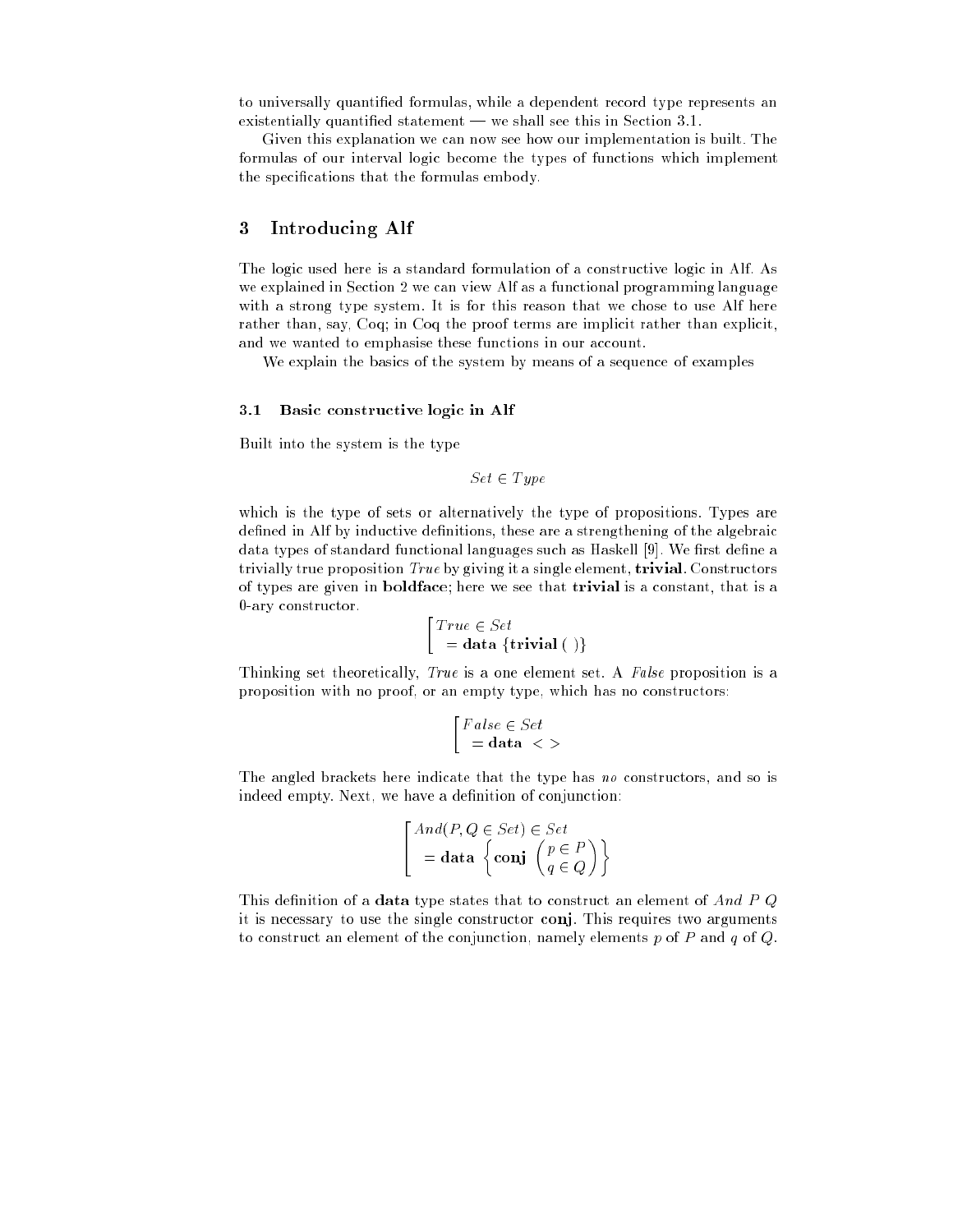In other words, it is necessary to supply proofs of both conjuncts to give a proof of the conjunction. We also have a definition of a constructive disjunction

$$
Or(P, Q \in Set) \in Set
$$
  
= data  $\left\{ \text{inl} (p \in P) \atop \text{inr} (q \in Q) \right\}$ 

To supply an element of  $\overline{O}r$  P Q we need either to give an element p of P, making inl  $p \in (Or P Q)$ , or to give an element q of Q, so that inr  $q \in (Or P Q)$ . This is evidently a constructive disjunction, since a proof of Or P Q is a proof of one of the disjuncts; the first disjunct if it is of the form  $\text{inl } p$  and the second disjunct otherwise. As we implied earlier, this explanation is quite different from a classical interpretation, and so the law of the excluded middle,  $(Or\ A\ (Not\ A))$ is not valid in general.

The existential quantifier is also constructive:

$$
\begin{bmatrix} Exists(A \in Set, P \in (x \in A) \rightarrow Set) \in Set \\ = sig \begin{Bmatrix} witness \in A \\ proof \in P \text{ witness} \end{Bmatrix}
$$

We can think of this type as giving a signature; the elements of the type are structures taking the form

$$
struct \begin{Bmatrix} witness = \dots \\ proof = \dots \end{Bmatrix}
$$

thus containing a witness of the point at which the predicate P holds together with a *proof* that the predicate holds at the *witness*, that is an element of P witness. Note that we use a *dependent* type here: the type of the second element:  $P \text{ witness depends on the first element, witness.}$ 

The syntax of Alf allows quantifiers to be written in a more readable form, with

$$
Exists \ x \in A \ \ldots \ x \ldots
$$

replacing

$$
E x i s t s A (\lambda x \rightarrow \dots x \dots)
$$

where we use  $\dots x \dots$  for an expression involving x. We use this form in the remainder of the paper.

### 3.2 Data types

The natural numbers are given by the declaration

$$
\begin{bmatrix} Nat \in Set \\ = \mathbf{data} \left\{ \begin{array}{l} \mathbf{0} \end{array} \right. \\ \mathbf{S} \ (n \in Nat) \end{bmatrix}
$$

and the constants zero, one, two and so on have the obvious meaning.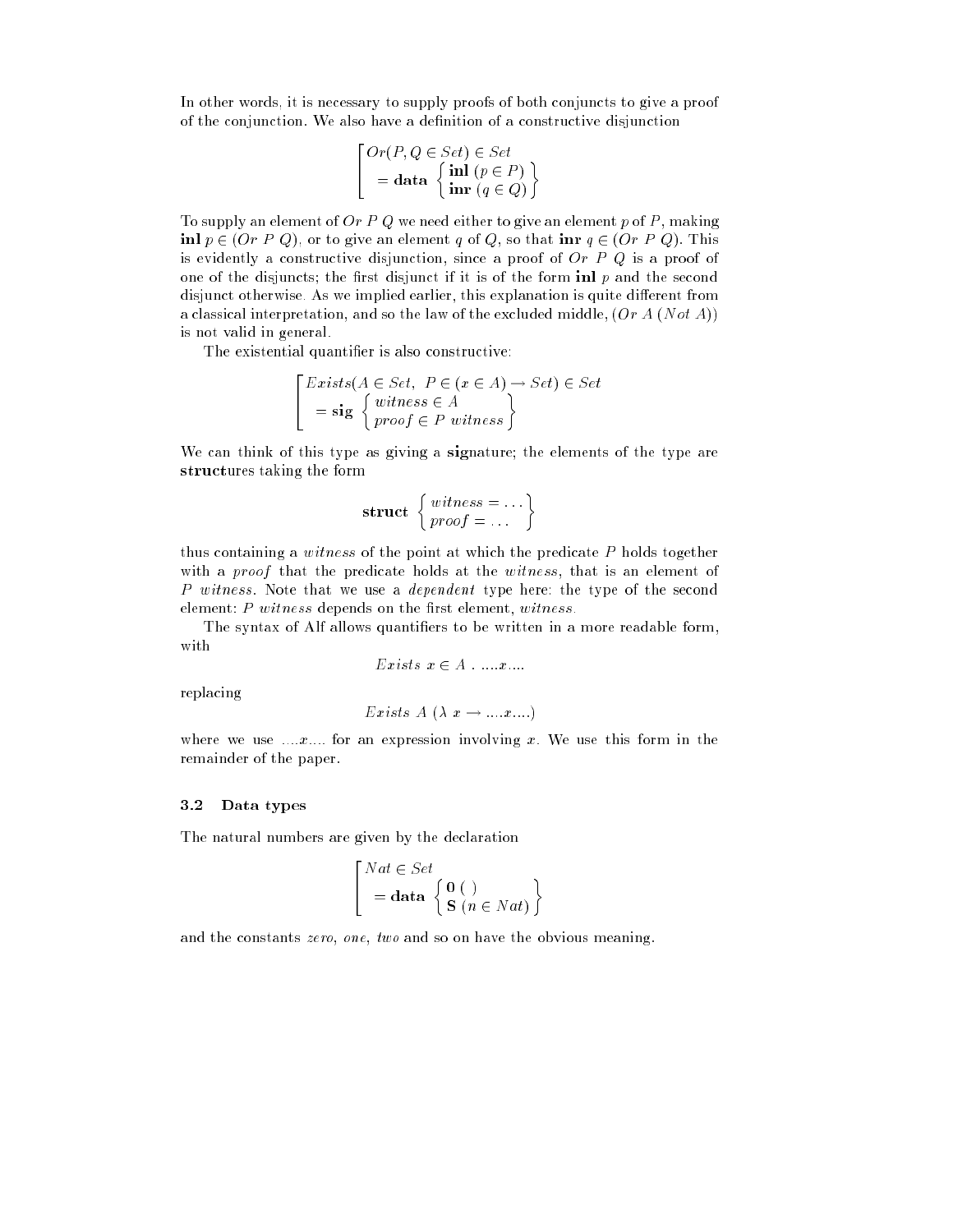In our implementation of interval temporal logic we represent intervals by non-empty lists of propositions. In order to do this we have to define a type constructor for non-empty lists, and this constructor needs to be of the appropriate kind: since it is used to build lists of  $Set$  it needs to take a Type to a Type. The constructor is called list, and takes a Type argument, making it polymorphic:

$$
\begin{bmatrix}\nlist \in (T \in Type) \rightarrow Type \\
= \lambda \ T \rightarrow \mathbf{data} \begin{cases}\n\text{sing } (x \in T) \\
\text{cons } (x \in T) \\
x \in List \ T\n\end{cases}\n\end{bmatrix}
$$

Because the lists are non-empty, they all have a  $first$  and a *last* element. Here we use the case construction which gives case analysis (and indeed primitive recursion) over a data type, by means of pattern matching.

$$
\begin{bmatrix} first \in (T \in Type, \ b \in list \ T) \to T \\ = \lambda \ T \ b \to \ \text{case} \ b \ \text{of} \begin{Bmatrix} \sin g \ x \to \ x \\ \cos x \ x \ s \to \ x \end{Bmatrix}
$$

An arbitrary element of the type *list*  $T$  will either have the form sing  $x$  or cons x xs; the case construct requires us to give the value of first in both these cases. We can use the variables in the particular pattern in the corresponding part of the definition.

$$
\begin{bmatrix} last \in (T \in Type, \ b \in list \ T) \to T \\ = \lambda \ T \ b \to \mathbf{case} \ b \ \mathbf{of} \begin{Bmatrix} \mathbf{sing} \ x \to \ x \\ \mathbf{cons} \ x \ xs \ \to \ last^{\circ} \ xs \end{Bmatrix}
$$

Although the function  $last$  takes two arguments we suppress the first (type) argument, since it is invariably obvious from the context. The absence of one or more parameters is indicated by the superscript in last .

Before we proceed, note that in this presentation of lists we take the length of a list to be the number of elements it contains minus one. In particular therefore a single element list has length zero in this formulation.

The functions take and drop are used to select portions of a list. The natural number argument supplied gives an indication of the number of elements taken or dropped from the front of the list. Specifically

take n l

gives a list of length n (that is comprising  $(n+1)$  elements) from the front of l, whilst

drop n l

removes n elements from the front of  $t$ . The effect of this choice is that  $\iota a \kappa e^+$  n  $\iota$ and drop n l overlap by one element.

$$
\begin{bmatrix}\n\text{take } \in (T \in Type, \ b \in Nat, \ c \in list \ T) \rightarrow \text{list } T \\
= \lambda \ T \ b \ c \rightarrow \text{case } b \text{ of } \begin{Bmatrix}\n0 \to \text{case } c \text{ of } \begin{Bmatrix}\n\text{sing } x \to \text{sing } x \\
\text{cons } x \ x \ s \to \text{sing } x\n\end{Bmatrix} \\
\text{sn } \to \text{case } c \text{ of } \begin{Bmatrix}\n\text{sing } x \to \text{sing } x \\
\text{cons } x \ x \ s \to \\
\text{cons } x \ (take^{\circ} \ n \ x s)\n\end{Bmatrix}\n\end{bmatrix}
$$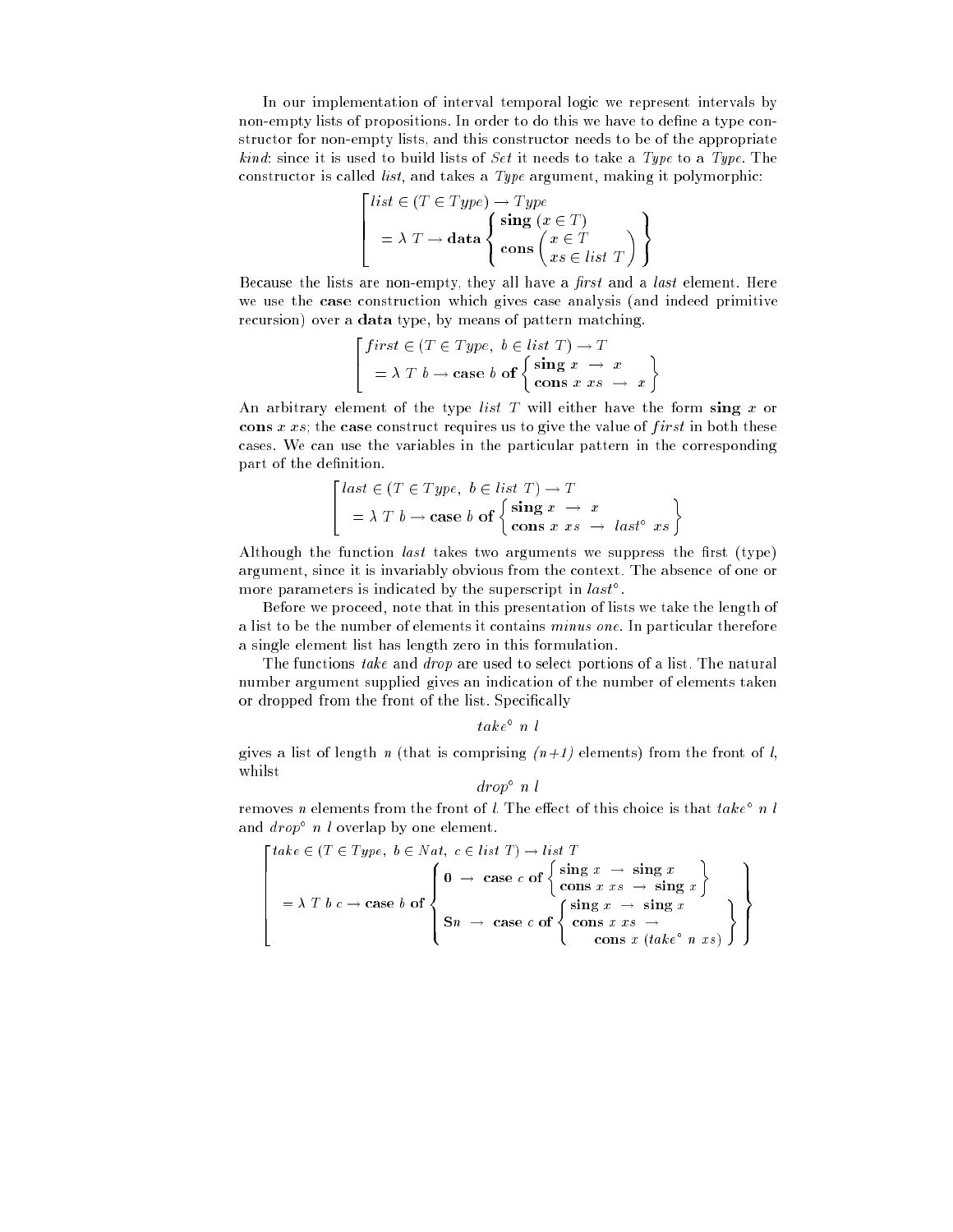$$
\begin{bmatrix} drop \in (T \in Type, \ b \in Nat, \ c \in list \ T) \rightarrow list \ T \\ = \lambda \ T \ b \ c \rightarrow case \ b \ of \begin{Bmatrix} 0 \rightarrow c \\ Sn \rightarrow case \ c \ of \begin{Bmatrix} sing \ x \rightarrow sing \ x \\ cons \ x \ xs \rightarrow drop^{\circ} \ n \ xs \end{Bmatrix} \end{bmatrix}
$$

The function *index* selects an element of a list, numbering the elements from zero. If the index exceeds the number of elements in the list, the last element is returned.

$$
\begin{bmatrix} index \in (T \in Type, \ b \in Nat, \ c \in list \ T) \to T \\ = \lambda \ T \ b \ c \to \ \text{case} \ b \ \text{of} \begin{Bmatrix} 0 \ \to \ first^{\circ} \ c \\ \text{S}n \ \to \ \text{case} \ c \ \text{of} \end{Bmatrix} \begin{Bmatrix} \text{sing} \ x \to \ x \\ \text{cons} \ x \ x \ s \ \to \ \text{index}^{\circ} \ n \ x \ s \end{Bmatrix} \end{bmatrix}
$$

### 3.3 Using Alf

We have used the experimental Alfa version of Alf, which is implemented using Haskell and the Fudgets library [3] by Thomas Hallgren. The system contains an interactive graphical editor which allows a user to build complex definitions by point and click. A particularly valuable feature is a menu of options giving possible constructions which it would be type safe to use at any point in an expression; by means of this one constructs type correct programs.

This concludes our introduction to the aspects of Alf used here; more details can be found at http://www.cs.chalmers.se/ hallgren/Alfa/

# 4 Interval Temporal Logic

In this section we begin by giving in Section 4.1 our definition of the fundamentals of the implementation, namely definitions of what it is to be an interval, an action and an interval proposition.

Central to interval logic are various connectives or combinators which allow us to combine interval propositions together to give more complex propositions. Apart from the obvious lifting of the propositional connectives and quantifiers of predicate logic, which we look at in Section 4.8, and the standard temporal operators defined in Section 4.7, we introduce two operators characteristic of an interval logic.

The first is chop  $P$   $Q$ , in Section 4.3, which holds of an interval when the interval can be split into two halves satisfying  $P$  and  $Q$  separately. Secondly we introduce *proj P Q* which projects one interval, by means of  $P$ , onto another which should meet Q; projection is introduced in Section 4.5.

### 4.1 Actions and Intervals

We take the type of actions as given; for the sake of exposition here we assume it is a data type of constants (or 0-ary constructors):

$$
\begin{bmatrix} Act \in Set \\ = \mathbf{data} \left\{ \mathbf{A} \cdot (\ ) \right\} \end{bmatrix}
$$